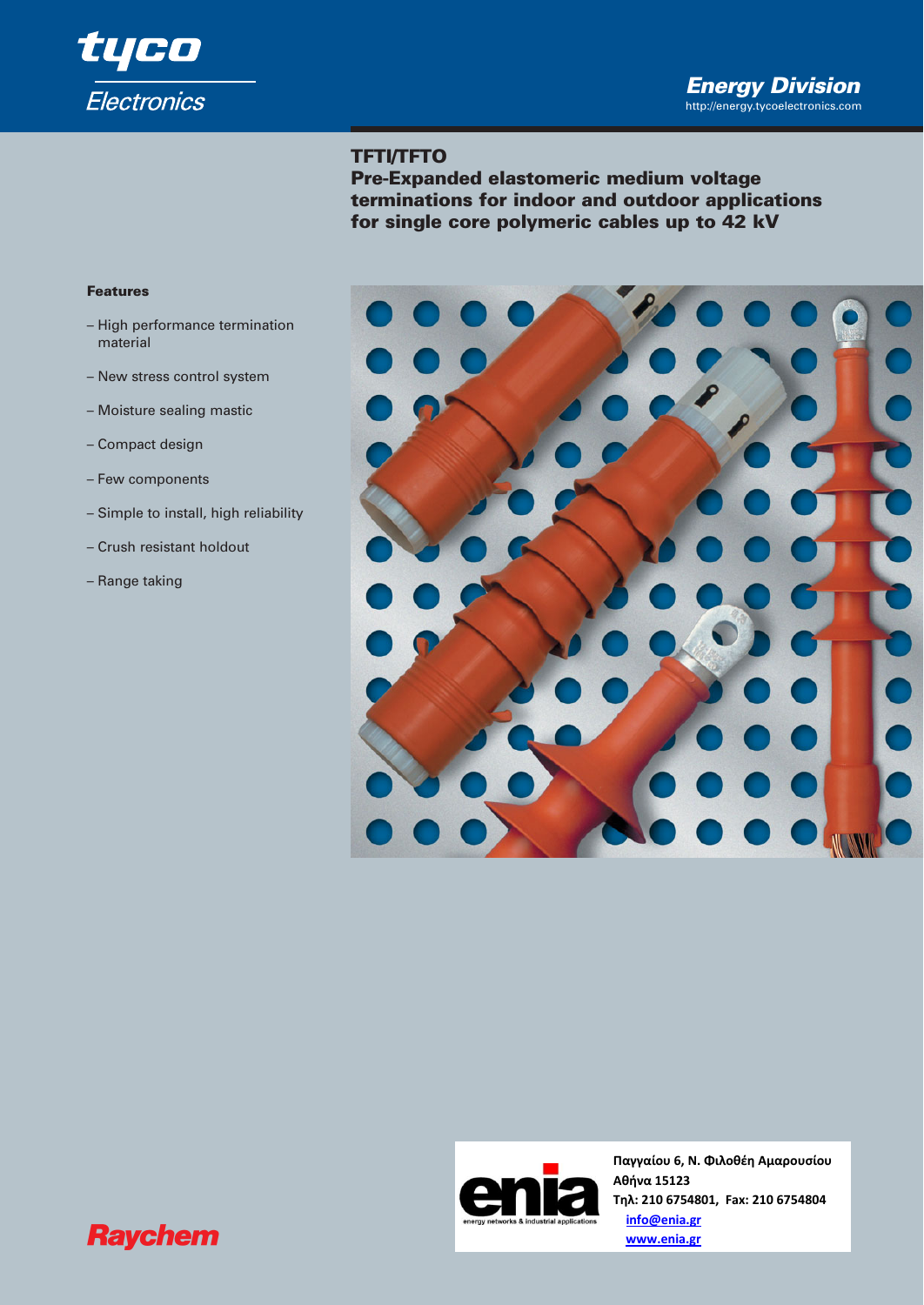

**24 kV outdoor termination**



TFTI installed with Raychem bushing boot (RCAB)



TFTI installed with Raychem insulated connection system (RICS)

#### **The materials are the difference**

Key to the performance of Raychem products is the materials science and technology going into their development. The Energy Division has a history of excellent performance in heat-shrinkable cable accessories up to 72 kV. The advantages of Raychem's heat-shrinkable terminations have a proven record of longterm stability, durability, and reliability over many years.

Raychem cable accessories have been used by utilities and industrial companies around the world for more than 30 years. This field experience has enabled us to be a leader in materials technology for high-voltage applications.

Our materials technology is at the core of the development of our new range of **TFT Elastomeric Terminations.**

#### **Benefits**

- Compact design
- Few components
- Simple and fast to install
- Re-positioning after installation possible
- Superior application ranges

Designed for both indoor and outdoor use in all climate conditions, the TFT range covers applications on single core plastic cables up to 42 kV.

The TFT has been developed to complement the Raychem termination product line.

TFT includes an elastomeric body material in contrast to the semicrystalline polymeric body of the heat-shrink terminations. Both types of bodies consist of crosslinked polymer networks and both types of terminations are easy to install over a range of cable sizes.

The TFT includes:

- a non-tracking, silicone-based,
- pre-expanded elastomeric body
- a stress control patch
- self amalgamating sealant tape

These components combine to provide the same important functions as heat-shrink products: electrical performance, stress control, and moisture sealing. Because of the inherent physical property differences between semi-crystalline and rubbery polymers, the TFT stress control and sealant materials are tailored to achieve optimum perfor-mance with an elastomeric system.

The proprietary materials used in Raychem cable accessories are subjected to a long period of optimisation with respect to product design and function, manufacturing and expected service environments.

We recognise that polymeric and elastomeric insulation materials are not generic and that extreme variations and differences can exist among base polymer grades and additives. Formulations consist not only of polymer but of additives and fillers which greatly influence material properties. It is the entire formulation package in combination with compounding procedures, material processing, product design and assembly that all contribute to the overall product performance.

#### **Insulation materials**

The materials employed in TFT have undergone many years of development, yielding an elastomeric product with exceptional electrical and weathering performance properties.

The insulation material has been developed to maximize the inherent material hydrophobicity and thermalstability characteristics of silicone and, through formulation expertise, to deliver excellent erosion resistance, weatherability and dielectric properties.

#### **Stress control materials**

A new patch for electrical stress control has been developed with physical and electrical properties providing superior performance when combined with the TFT termination.

We have formulated a superior new stress control material which is included in the patch resulting in an outstanding impulse withstand performance of the TFT termination.

### **Sealant tapes to prevent moisture ingress**

Sealant is applied at the top and the bottom of the prepared cable. The tape is self amalgamating and resistant to tracking and erosion. When the TFT body is installed, its compressive force provides a tight seal preventing moisture ingress.

#### **Product range**

The product line is designed for single core polymeric cables up to 400 mm2 for 36 kV cables. This coverage is completed with a minimum number of designs. Push-on versions are available.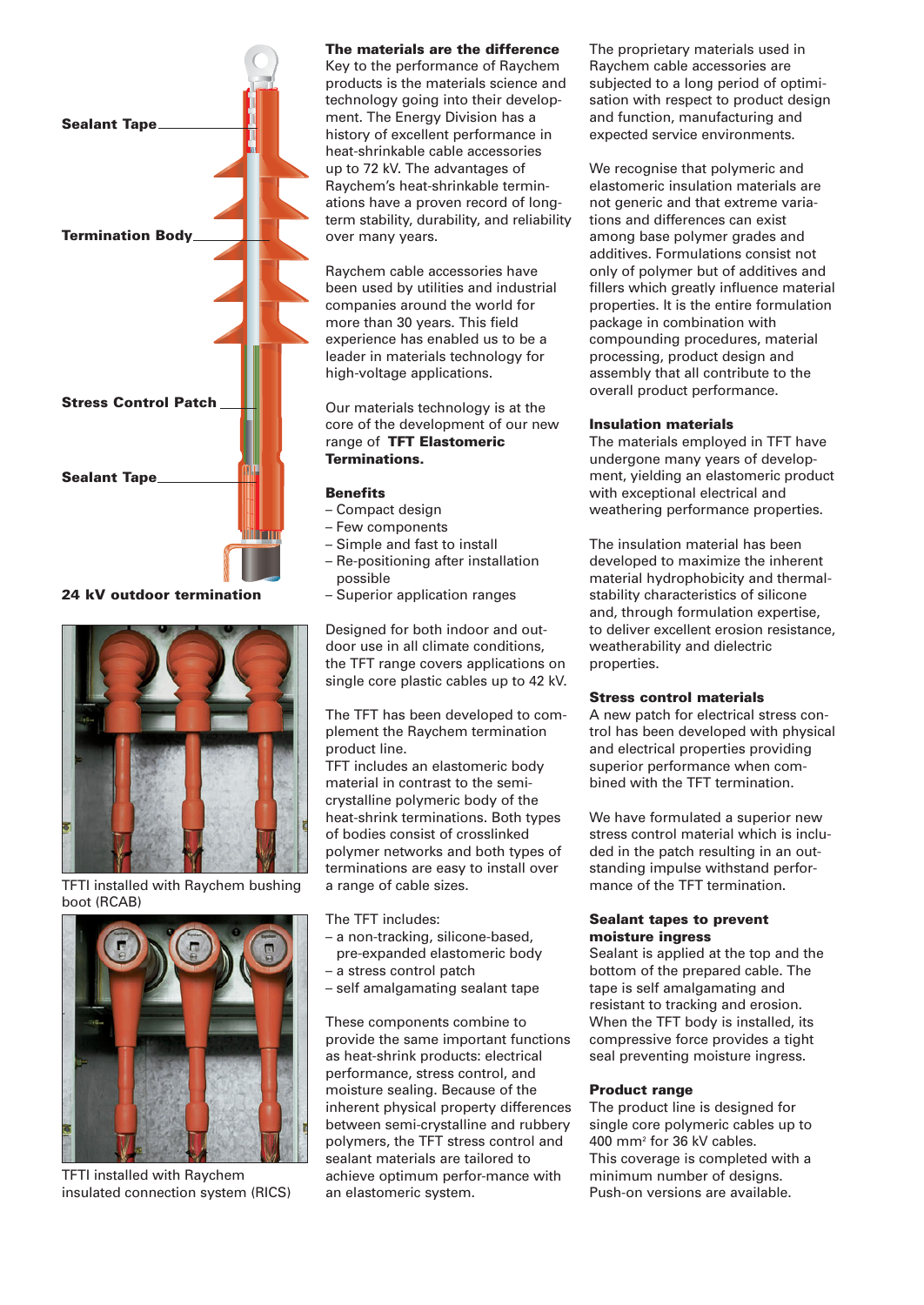The products are fully tested to CENELEC specification HD 629 and to IEEE Std.48-1996 which encompasses international standards such as IEC, British Standard (BS) and VDE.

For cable box applications TFT can be combined with the Raychem elastomeric bushing boot (RCAB) or insulated connection system (RICS) to fit most types of switchgear.

For pole top applications we can supply TFT together with polymeric support insulators (EPBI), Polygarde metal oxide surge arresters and most fittings required for installation.

## **Kit content**

Each standard TFT product consists of an outer elastomeric termination body on a pre-lubricated, crush resistant core (holdout), a stress control patch, sealant tapes and installation instructions.

For special applications contact your local sales representative.

The right kit for your cable range can be selected with the help of the selection table below.



#### TFT-components

# **Installation**

Each kit contains an easy to follow installation instruction with excellent visual displays of the installation steps. Installation is both fast and simple.

## **TFTI/TFTO Termination Family**

- **1** Indoor up to 17.5 kV
- **2** Outdoor up to 12 kV Indoor up to 24 kV
- **3** Outdoor up to 17.5 kV
- **4** Outdoor up to 24 kV Indoor up to 42 kV
- 

# **Features and benefits**

| <b>Features</b>                                       | <b>Benefits</b>                                                                                                                                         |  |  |
|-------------------------------------------------------|---------------------------------------------------------------------------------------------------------------------------------------------------------|--|--|
| High-performance termination<br>material              | Outstanding UV properties<br>Exceptional track and erosion<br>resistance<br>Highly hydrophobic surface<br>Excellent high voltage insulation<br>material |  |  |
| New stress control system                             | Excellent high-impulse withstand<br>performance                                                                                                         |  |  |
| Crush resistant core (hold out)                       | Prevents collapsing due to rough<br>handling                                                                                                            |  |  |
| Compact design with integrated<br>sheds               | Space saving                                                                                                                                            |  |  |
| Range taking kit                                      | Fewer kits to accommodate a wider<br>range of cable sizes                                                                                               |  |  |
| Easy application                                      | Time saving and simple to install                                                                                                                       |  |  |
| Leakage current collector<br>only for 36 kV and 42 kV | Defines a clear earth electrode to<br>drain the leakage current                                                                                         |  |  |